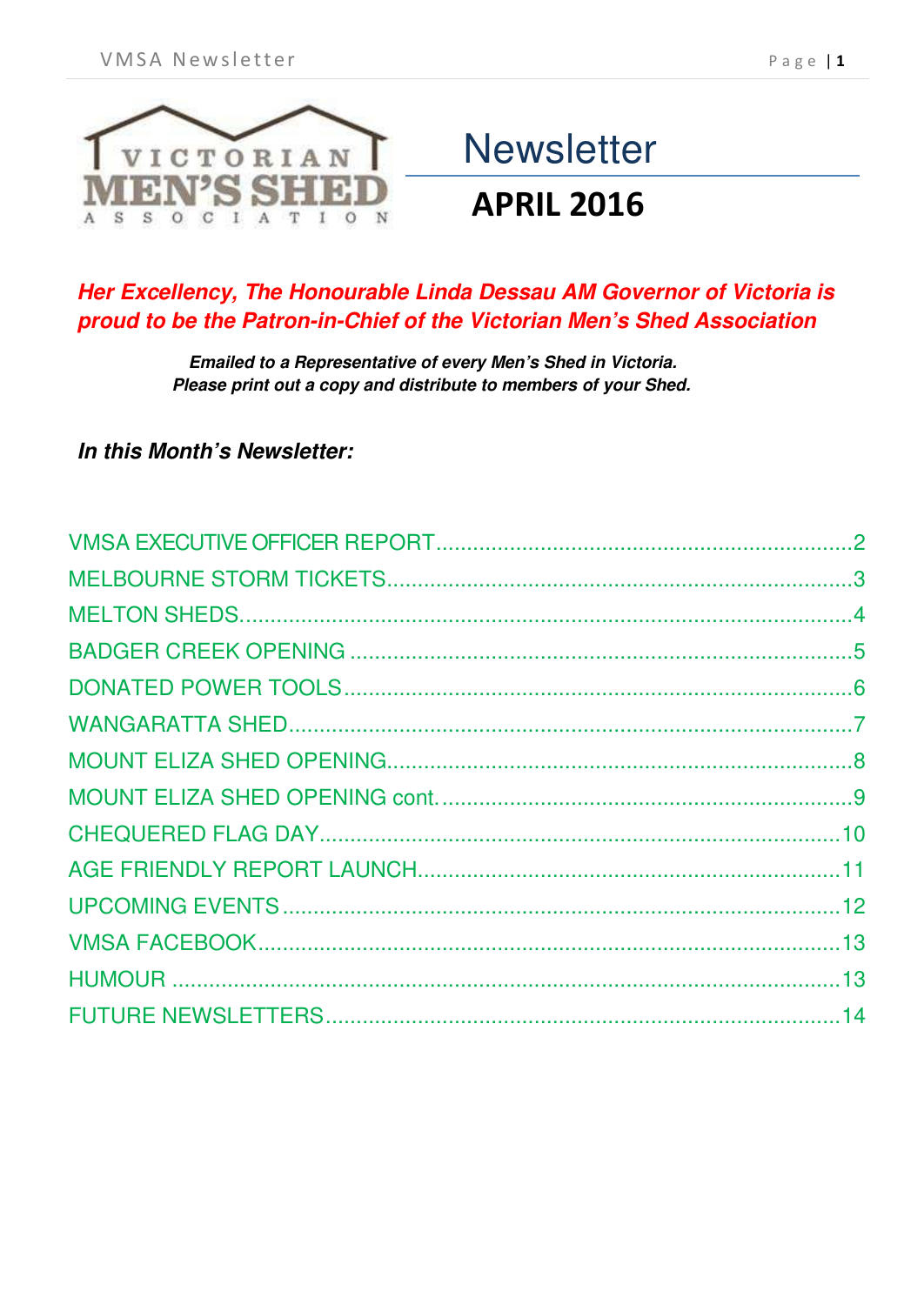# <span id="page-1-0"></span>**VMSA EXECUTIVE OFFICER REPORT**

Hi Folks,

The Men's Shed Movement is growing steadily with new sheds opening almost fortnightly.

The Mount Eliza and Badger Creek sheds officially opened this month with several more planned for May. These sheds are well organised and important additions to their communities.

The Commissioner for Seniors, Gerard Mansour submitted his report on **Isolation and Loneliness** amongst Older Victorians to Minister Martin Foley. Minister Foley has taken the recommendations and started addressing them within the community and government.

Planning is well underway for the **VMSA State-wide gathering** of sheds in Cobram on the Murray. The gathering is on the **24th of June** and will include many NSW sheds from across the border. The VMSA is always committed to bringing gatherings to regional Victoria. Please contact me with your attendance to get information on accommodation etc.

The **Chequered Flag Day** at Sandown Racecourse is on 15th of May and will be a fantastic opportunity for a family friendly day out. The VMSA and AMSA will have a stall at the day with Health checks and information on sheds around the State.

The VMSA has been excited to source many pieces of equipment and materials for sheds. Special thanks to **Robert Bosch** (Australia) and the **Joe White Foundation** for their generous support for Victorian sheds.

The VMSA has secured discount tickets for **Melbourne Storm** tickets for their June 4th game versus the Panthers. Contact me quickly to reserve your tickets.

The VMSA hopes to find funding for more **Defibrillators** and would like expressions of interest from sheds who are interested in receiving a Defibrillator for the shed.

The VMSA Public Notices **FACEBOOK** page has been distributing some very interesting freebies and some great feedback form sheds on various shed activities around the Victoria. Head onto FACEBOOK and join the page and reap the benefits.

**The VMSA is looking to establish an office with storage in the Eastern Metropolitan area. Anyone who can let us know of a suitable site at a reasonable cost please let us know.** 

**Ric Blackburn VMSA Executive Officer.**

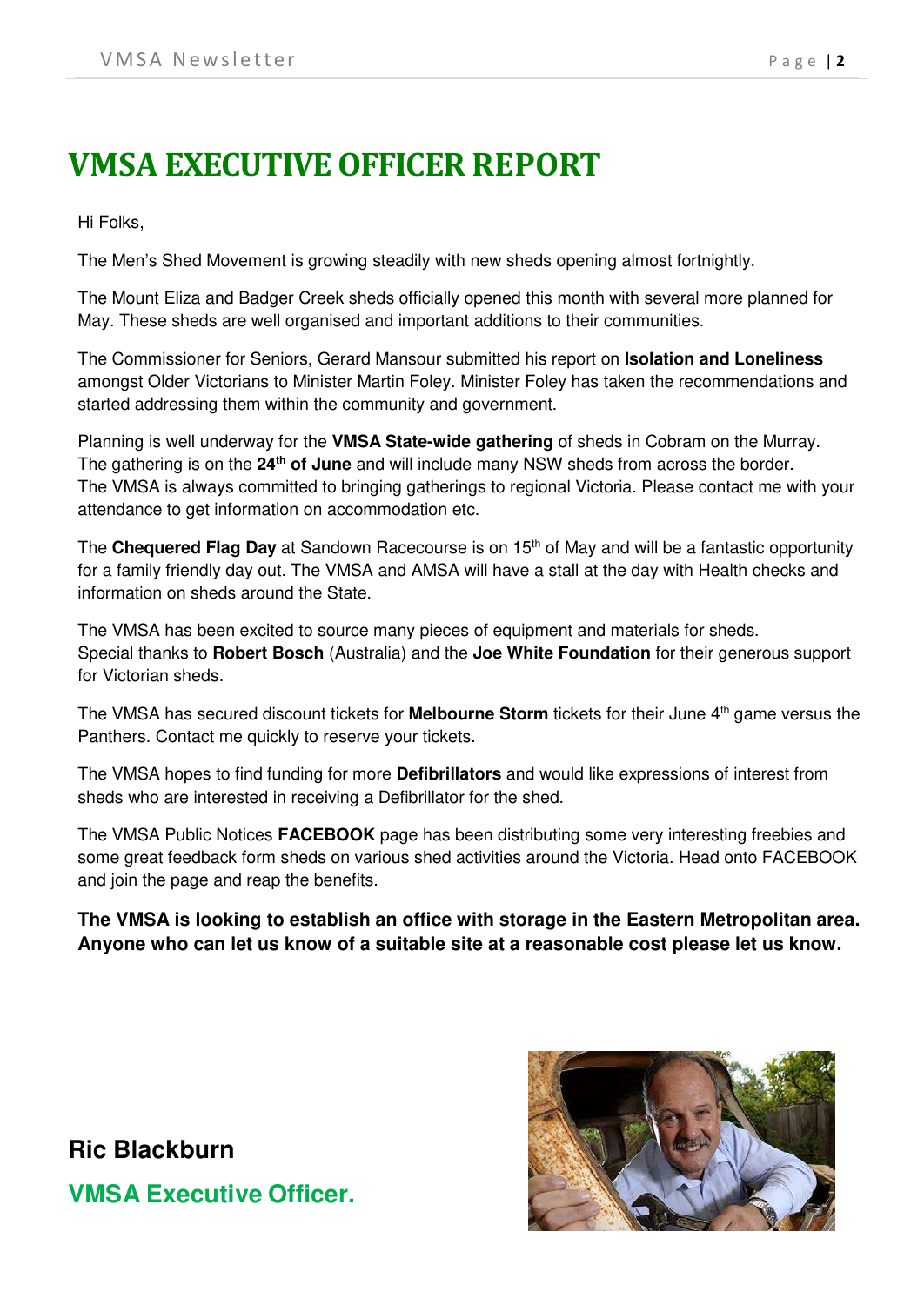### <span id="page-2-0"></span>**MELBOURNE STORM TICKETS**

**Adult: \$22.00 Concession: \$15.00 Junior: \$10.00**

**Contact Ric Blackburn on 0408 465 228 and reserve your Tickets by the 23rd of May**



Contact: Sam Mangioni on 02 9359 8170 or smangioni@melbournestorm.com.au

PROUD SPONSORS OF THE STORM

tigerair BLK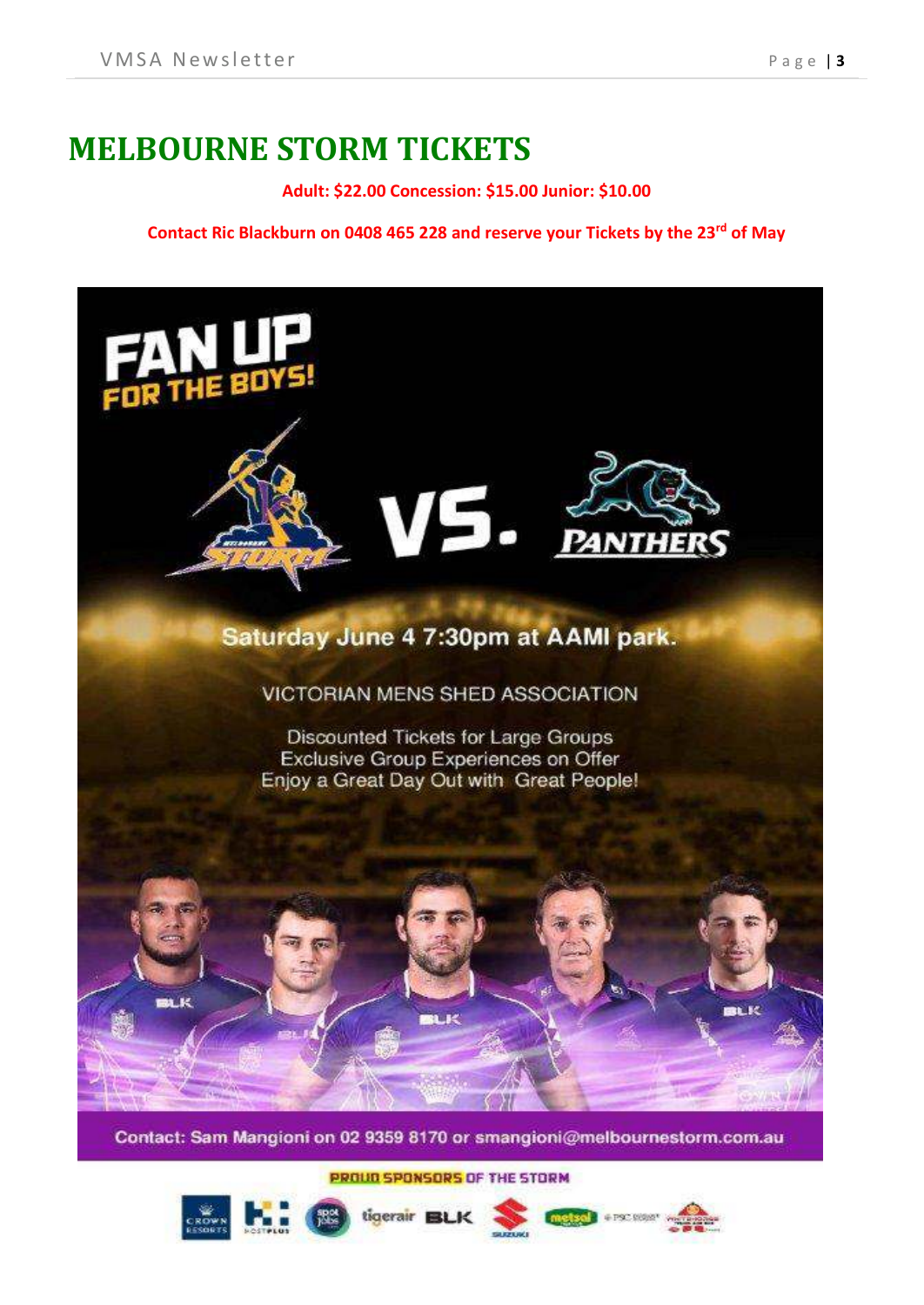# <span id="page-3-0"></span>**MELTON SHEDS.**

**Darren Cunningham from the city Of Melton has followed up with information requested at the last Sate-wide Gathering in Melton**

#### - **Virtual Sheds tour**

For anyone wanting to check out the Melton and Taylors Hill Men's Shed tours, go to [www.melton.vic.gov.au/mensshed](http://www.melton.vic.gov.au/mensshed) 

If you are wanting to find out more about getting a virtual tour of your Shed, contact: Dave Whiteside from Better Clicks [www.betterclicks.com.au](http://www.betterclicks.com.au/) 0407 748 916

#### - - **Men's Shed Research**

The issue of getting some research about the impact and benefits of Men's Sheds was raised at our meeting. Good data (mixed with good stories of real Sheddies) on the impacts on men's health and wellbeing can add greatly to grant applications, and could be useful to try and encourage support from your local Council, and other potential partners.

*beyondblue* released a report in 2013 which provides some very useful content, attached is the Executive Summary. The full report can be downloaded at: [beyondblue full report](https://www.beyondblue.org.au/docs/default-source/research-project-files/bw0209.pdf?sfvrsn=2) 

#### - **VMSA Gathering**

It was a real pleasure hosting everyone at the recent VMSA gathering, and especially the 50-60 Sheddies that came to the Taylors Hill Men's Shed for a tour, a cuppa and a good ol' chinwag. Attached are some photos from the Gathering and Tour.

If any Sheds want to come and visit down the track, we'd love to host you at either Melton or Taylors Hill Men's Shed.

#### - **CD Resource**

Over the years, we've given out a number of CD's with copies of our grant applications, Shed designs, promotional materials, Operations Manuals etc. We've recently updated a number of these documents and we're happy to send them out to Victorian Sheds, whether they've received them previously or not. If your Shed would like a copy, please send me your Shed name and postal address.

#### **Darren Cunningham**

*Acting Men's Health and Wellbeing Officer* 

**Melton City Council**

**(03) 9747 7332**

0416 115 409

<span id="page-3-1"></span>www.melton.vic.gov.au/mensshed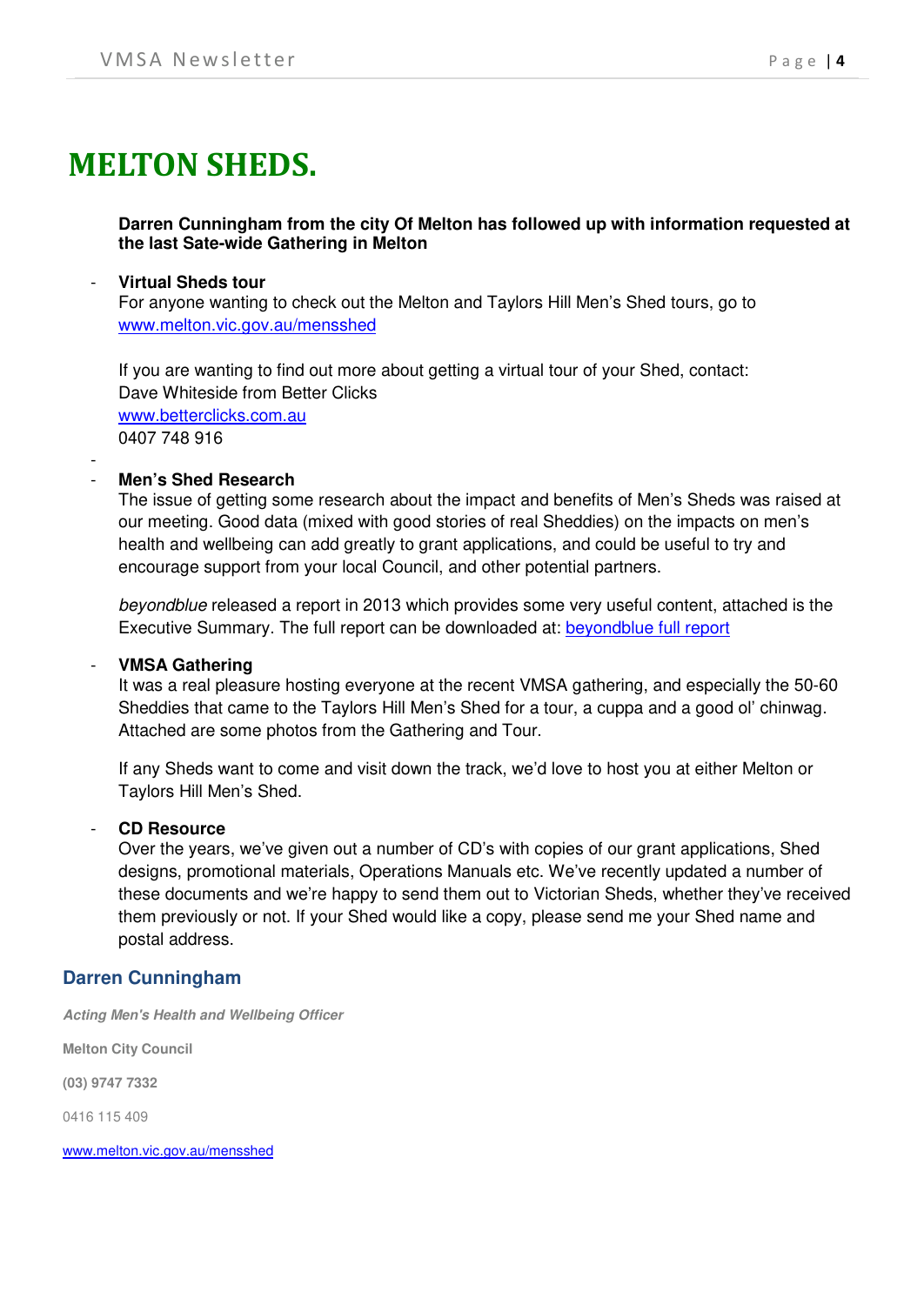# **BADGER CREEK OPENING**

Congratulations to the Badger Creek Shed on its official opening.

The Plaque was unveiled by Tony Smith MP, Federal Member for Casey, While Mathew Guy Leader of the State Opposition, Cindy McLiesh State member for Eildon and Fiona McAllister Councillor for Shire of Yarra Ranges looked on.



The hard work by John Layton and his committee has paid off in a big way for Badger Creek and the wider Healesville community.

The VMSA is proud to have supported this shed.

The acknowledgement of community support and the sheds sponsors can be seen on the magnificent board above the plaque. The shed is located at the back of the CFA Station and has been fully supported by the CFA. The shed made a hose winder (pictured) in appreciation of this support.



During the event the Rotary club made an astonishing donation of \$10,000 worth of tools.

This group will continue their partnership with the local primary school teaching the kids skills and running a visiting shed program with the local Nursing Home. A particularly poignant moment was when shed member Mario Herodotus shared what the shed meant to him and his life.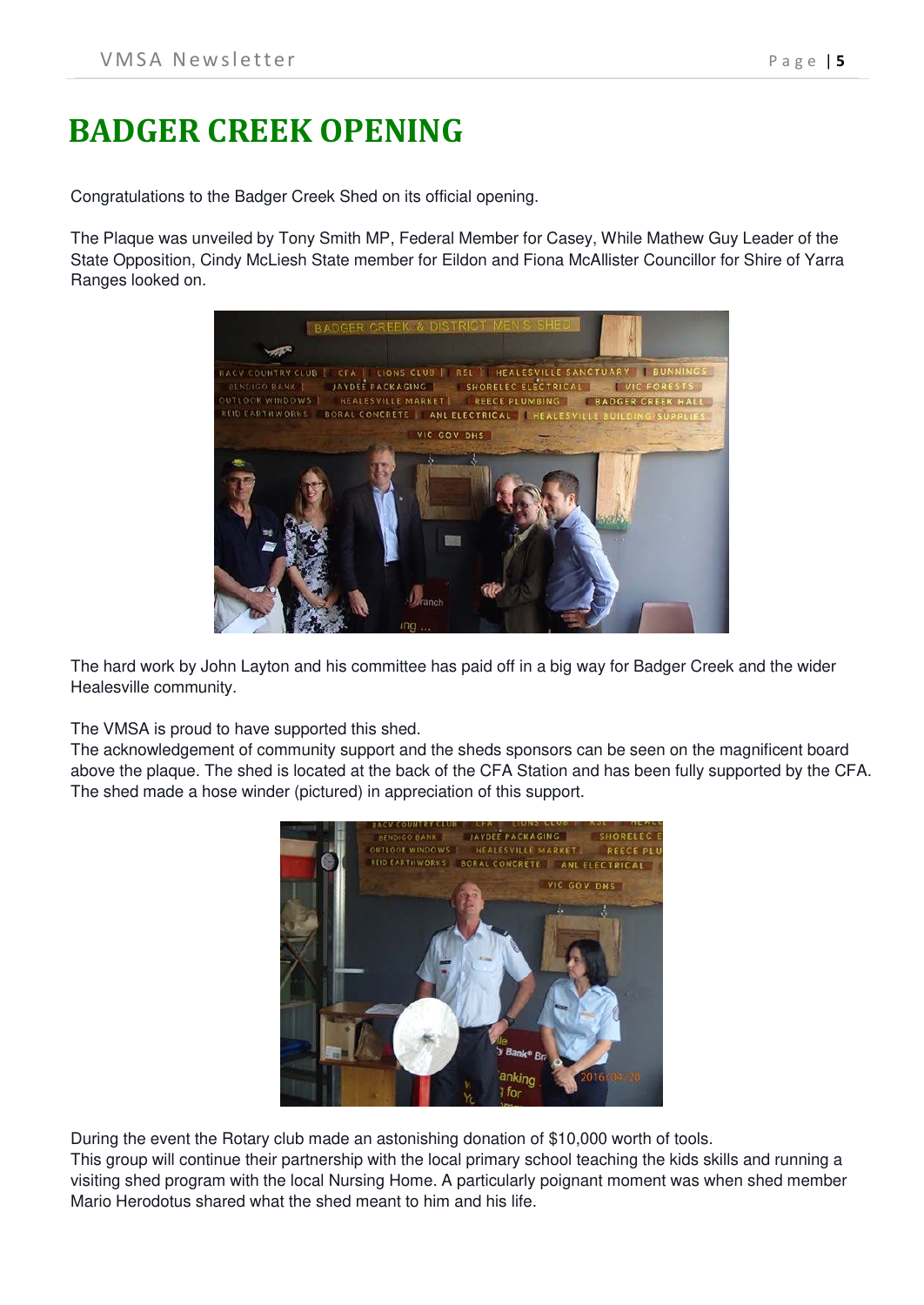# <span id="page-5-0"></span>**DONATED POWER TOOLS**



Peter from Manningham shed and Clayton from Carlton shed with new power tools

Robert Bosch (Australia) has donated over a hundred different power tools to the VMSA to distribute to members. We have been pleased to distribute them at recent Gatherings and our AGM.

If you wish to receive Power Tools in future, you should join VMSA Public Notices on FACEBOOK as one lucky shed **who joins our FACEBOOK Page** will win a DREMEL set with all the attachments.



VMSA Committee member Geoff Witmitz presenting a donated Dremel in Horsham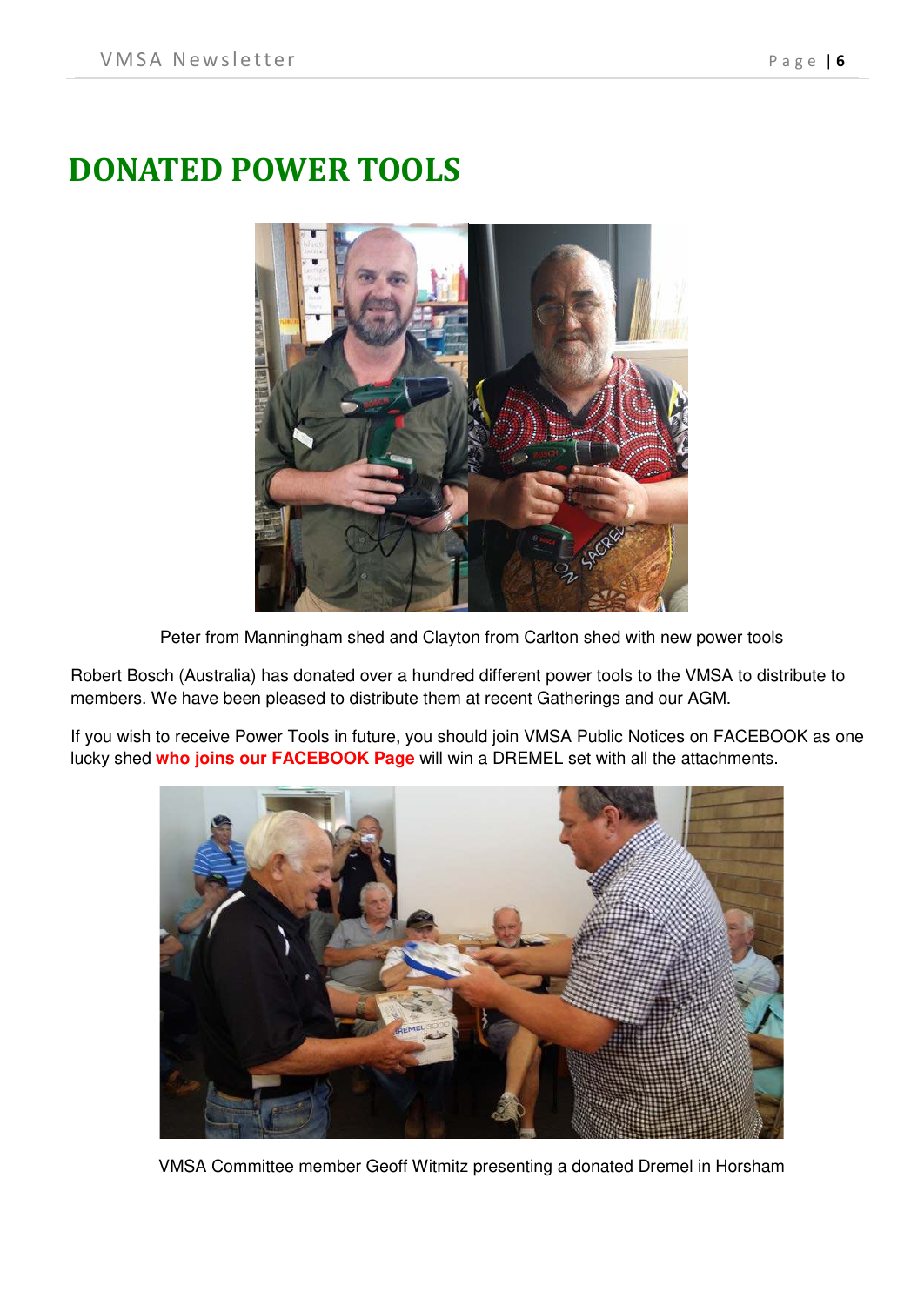### <span id="page-6-0"></span>**WANGARATTA SHED**

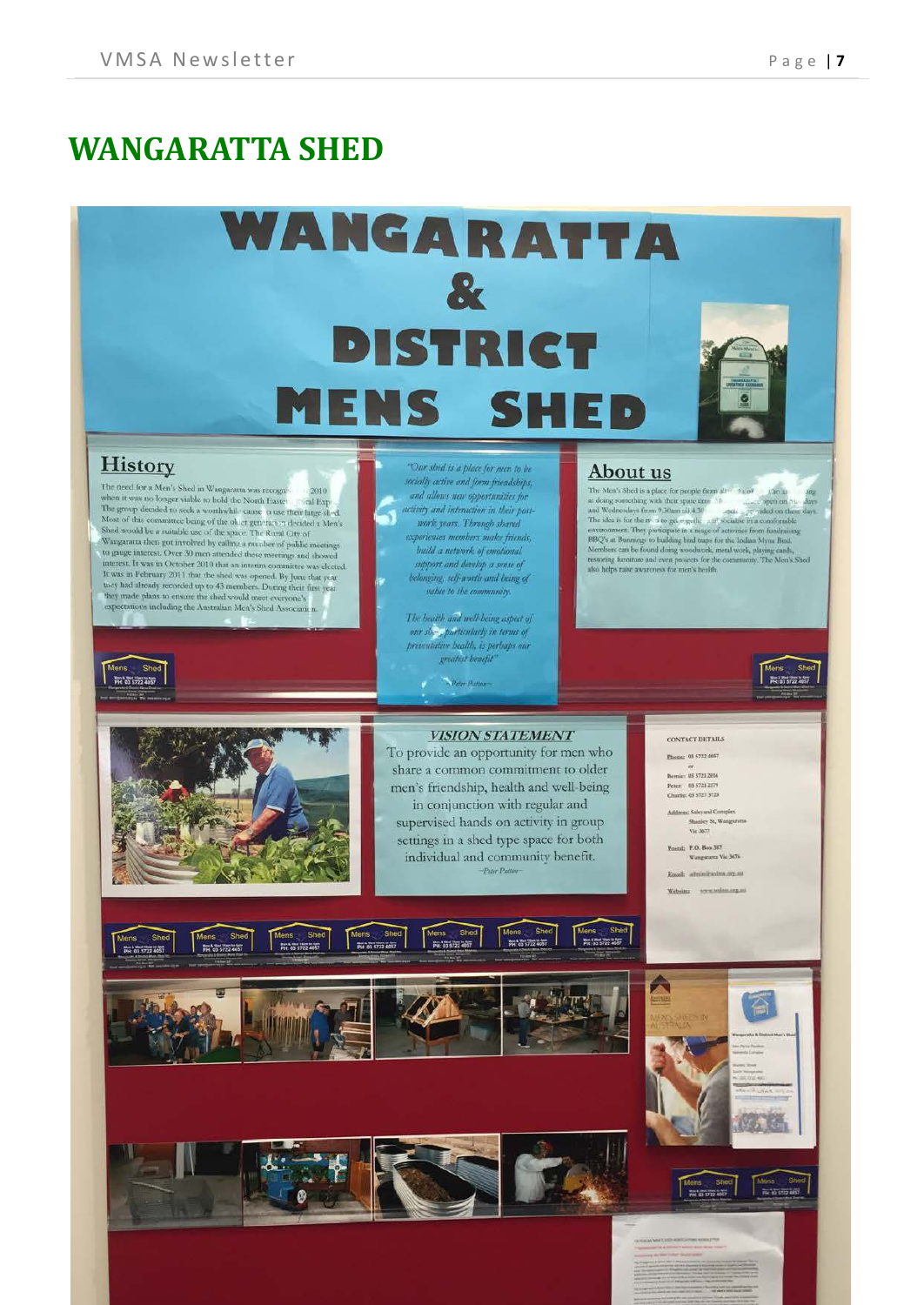# <span id="page-7-0"></span>**MOUNT ELIZA SHED OPENING**

### Opening of Mount Eliza Men's Shed Sunday 3rd April 2016



On a beautiful Sunday morning a group of approximately 70 met in the grounds of the Mount Eliza Country Club 32 Old Mornington Road Mount Eliza to witness the opening of this new shed. President Dr Don Reeves welcomed those in attendance and spoke of the lengthy time it took to get to this day and the work that had been carried out to make a run down shed into what they are opening today.

He was followed be several speakers Federal MP Bruce Bilson, State MP David Morris Deputy Mayor Cr Bev Colomb, Ritchies Supermarket Representative Linda Morris who donated a Cheque for \$1053.80.

Mount Eliza Country Club President Ian Leslie advised that they welcome the Men's shed on their grounds and look forward to the shed being extended to give the men more room.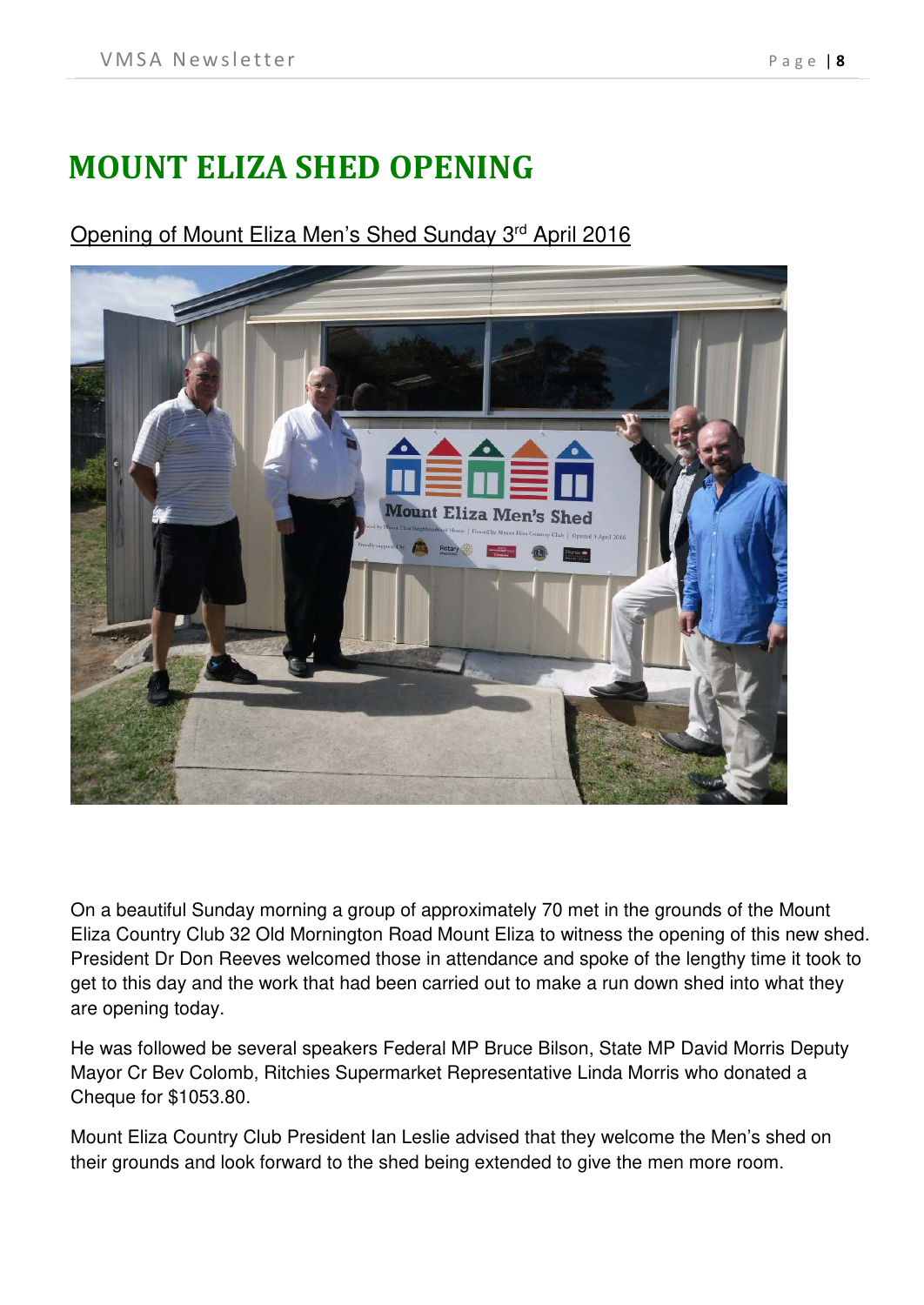# <span id="page-8-0"></span>**MOUNT ELIZA SHED OPENING cont.**



Upon adjourning outside to the shed a ribbon cutting ceremony was held with the ribbon being cut by Bruce Bilson & David Morris together.

The shed will now be open Thursdays from 9.30 to 12.30 and all are welcome to come and have a cuppa with the team.



David Mudge VMSA Southern Area Representative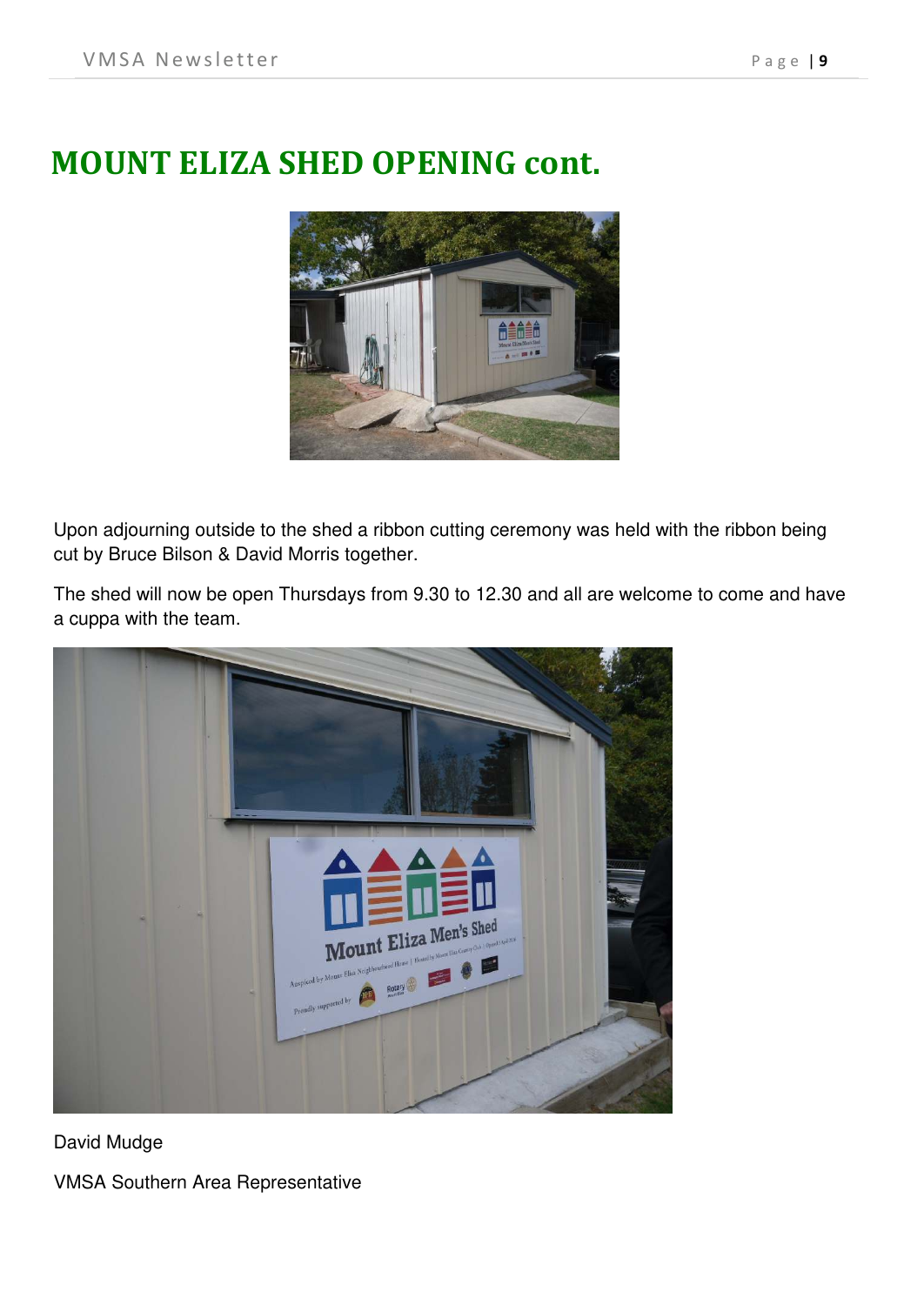# <span id="page-9-0"></span>**CHEQUERED FLAG DAY**

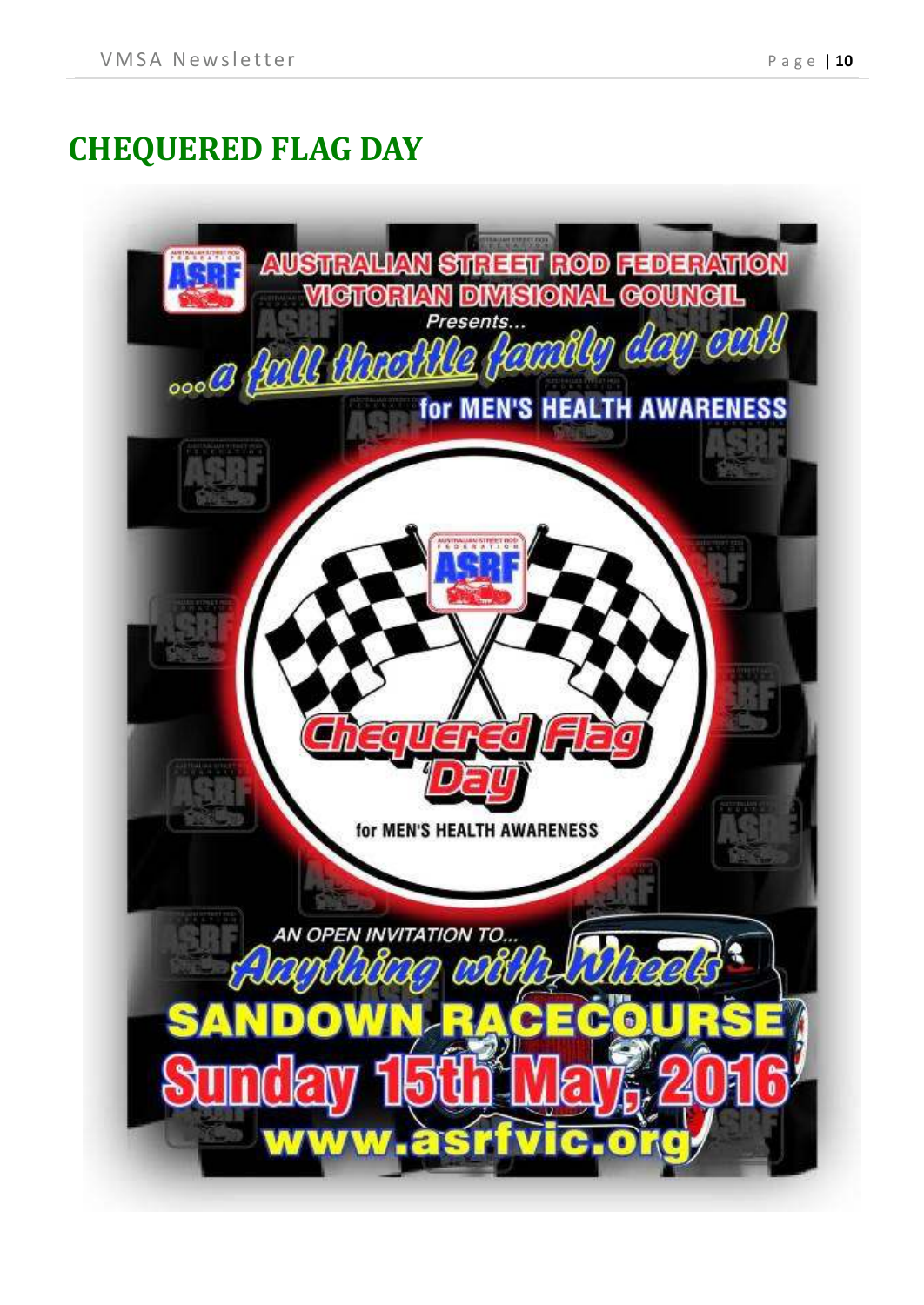### <span id="page-10-0"></span>**AGE FRIENDLY REPORT LAUNCH**



Photo Caption: Signatories to the *Age-Friendly Victoria Declaration: Statement of Support and Partner Endorsement* with Martin Foley, Gerard Mansour and Bill McArthur.

#### **Age-Friendly Victoria and the launch of the** *Ageing is everyone's business* **report by the Commissioner for Senior Victorians**

On the 14th April 2016, the Minister for Housing, Disability and Ageing Martin Foley MP launched the report *Ageing is everyone's business: a report on social isolation and loneliness among senior Victorians* and signed the *Age-Friendly Victoria Declaration* with Bill McArthur of the Municipal Association of Victoria.

*Ageing is everyone's business* – by Gerard Mansour, Commissioner for Senior Victorians – reveals isolation and loneliness is a significant issue for Victoria's ageing population

In response to the Commissioner's report, the Victorian Government is introducing a range of initiatives, including Age-Friendly Victoria. Age-Friendly Victoria aims to promote the inclusion of older people and support services, businesses and community leaders to better plan for the needs of seniors and enhance the quality of life for people as they age.

Stakeholder organisations can sign up to the *Age-Friendly Victoria Declaration: Statement of Support and Partner Endorsement* to show their support and commitment to creating liveable communities for older Victorians. To sign up, visit [Seniors Online](http://www.seniorsonline.vic.gov.au/) and download the *Age-Friendly Victoria Declaration: Statement of Support and Partner Endorsement*. Signatories will join like-minded organisations like AGL, Arthritis and Osteoporosis Victoria, Alzheimer's Australia Victoria, Carers Victoria, Council on the Ageing (COTA) Victoria, Public Libraries Victoria Network, Telstra, Transdev Melbourne and the Transport Accident Commission

#### **More information**

- [Commissioner for Senior Victorians](https://www.seniorsonline.vic.gov.au/services-information/commissioner-for-senior-victorians/government-response-to%20ageing-is-everyones-business) (including downloadable *Ageing is everyone's business: a report on social isolation and loneliness among senior Victorians).*
- [Victorian Government's response](https://www.seniorsonline.vic.gov.au/services-information/commissioner-for-senior-victorians/government-response-to%20ageing-is-everyones-business) to *Ageing is everyone's business: a report on social isolation and loneliness among senior Victorians*
- [Age-Friendly Victoria](https://www.seniorsonline.vic.gov.au/get-involved/age-friendly%20victoria) (including downloadable *Age-Friendly Victoria Declaration: Statement of Support and Partner Endorsement)*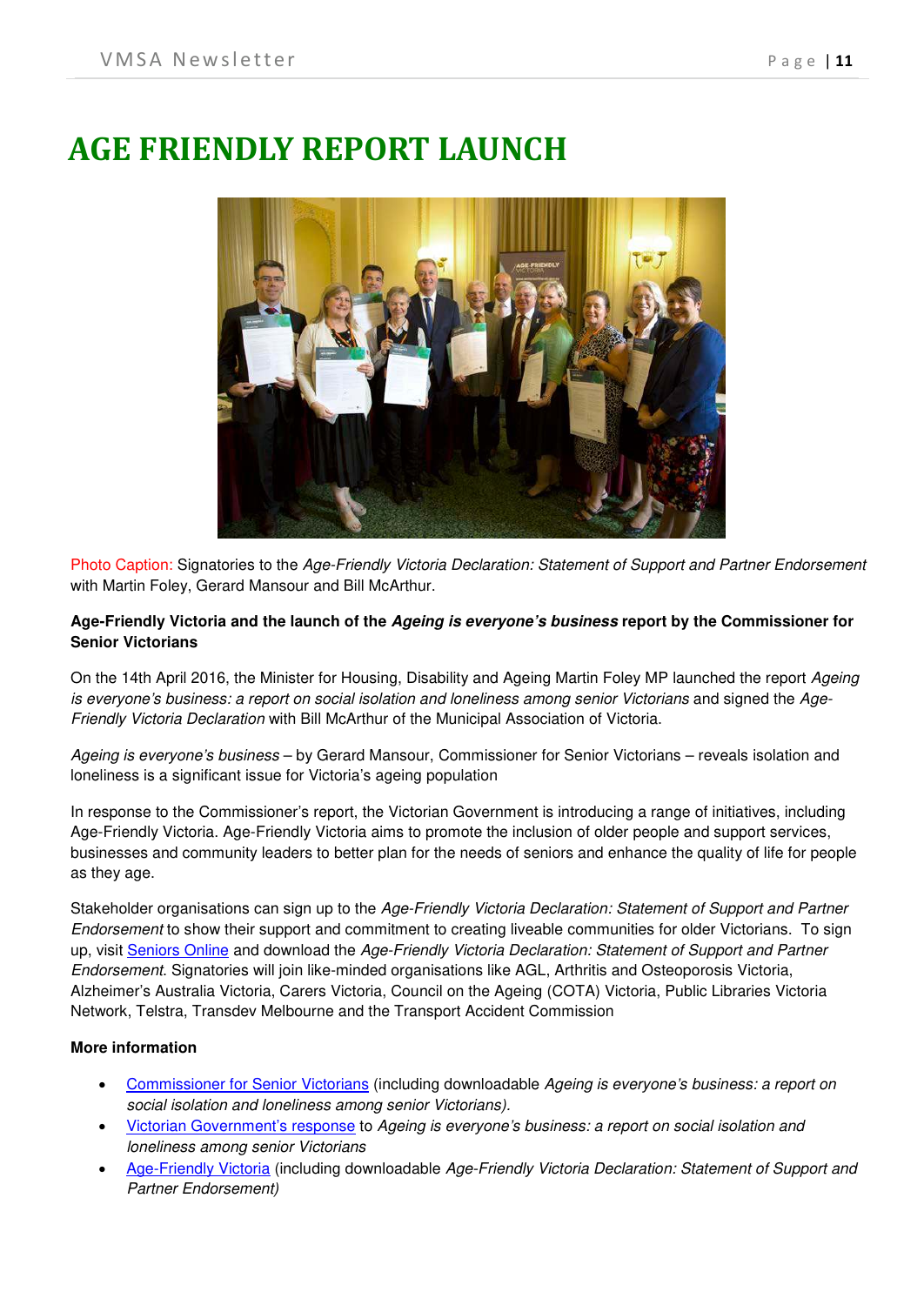# <span id="page-11-0"></span>**UPCOMING EVENTS**

#### **VMSA State-wide Gathering in Cobram.**



**The next VMSA Gathering will be held on 24th June on the Murray in Cobram.**

**We will have shed representatives from NSW and surrounding Districts.**

**The VMSA remains committed to bringing these Gatherings to Regions around the Victoria.**

**RSVP to Ric Blackburn Mb 0408 465 228 ASAP for information on accommodation and to reserve your place.**

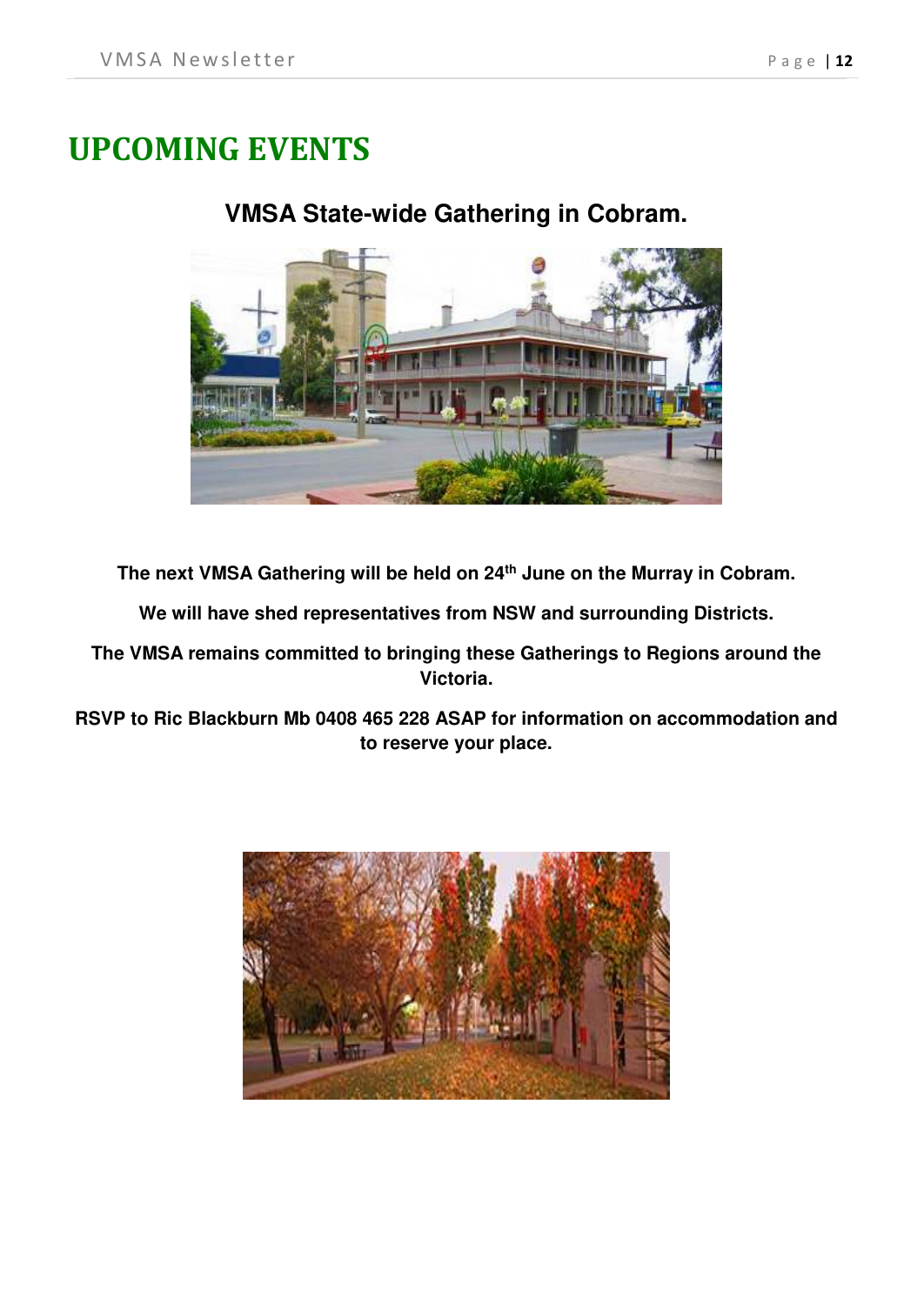# <span id="page-12-0"></span>**VMSA FACEBOOK**

The VMSA has received a number of queries and requests to find an avenue that sheds can easily list & advertise surplus items they have that they wish to donate to other sheds, or to promote activities that the shed are involved in - such as market days, or fundraisers.

The VMSA has recently created and trialled a Facebook page, this is now available to all sheds and shedders to join, and to place your ads and info on.

Please note this is not the avenue if you wish to sell your surplus good, it is only if you want to donate the goods.

There are plenty of sites available such as eBay or Gumtree if you are looking to sell an item,

The Facebook page is VMSA - Public Notices, and you can search for it or go to

<https://www.facebook.com/groups/376075325824722/>

Happy posting.

#### **Membership Enquiries**

### **Please contact the VMSA Secretary on sec@vmsa.org.au**

### <span id="page-12-1"></span>**HUMOUR**

### **Facebook for the senior generation**

For those of my generation (and any others) who do not and cannot comprehend why Facebook exists:

I am trying to make friends outside of Facebook while applying the same principles.

Therefore, every day I walk down the street and tell passers-by what I have eaten, how I feel at the moment, what I have done the night before, what I will do later, and with whom.

I give them pictures of my family, my dog, and of me gardening, taking things apart in the garage, watering the lawn, standing in front of landmarks, driving around town, having lunch, and doing what anybody and everybody does every day.

I also listen to their conversations, give them the "thumbs up" and tell them I like them.

And it works just like Facebook. I already have four people following me: two police officers, a private investigator, and a psychiatrist.